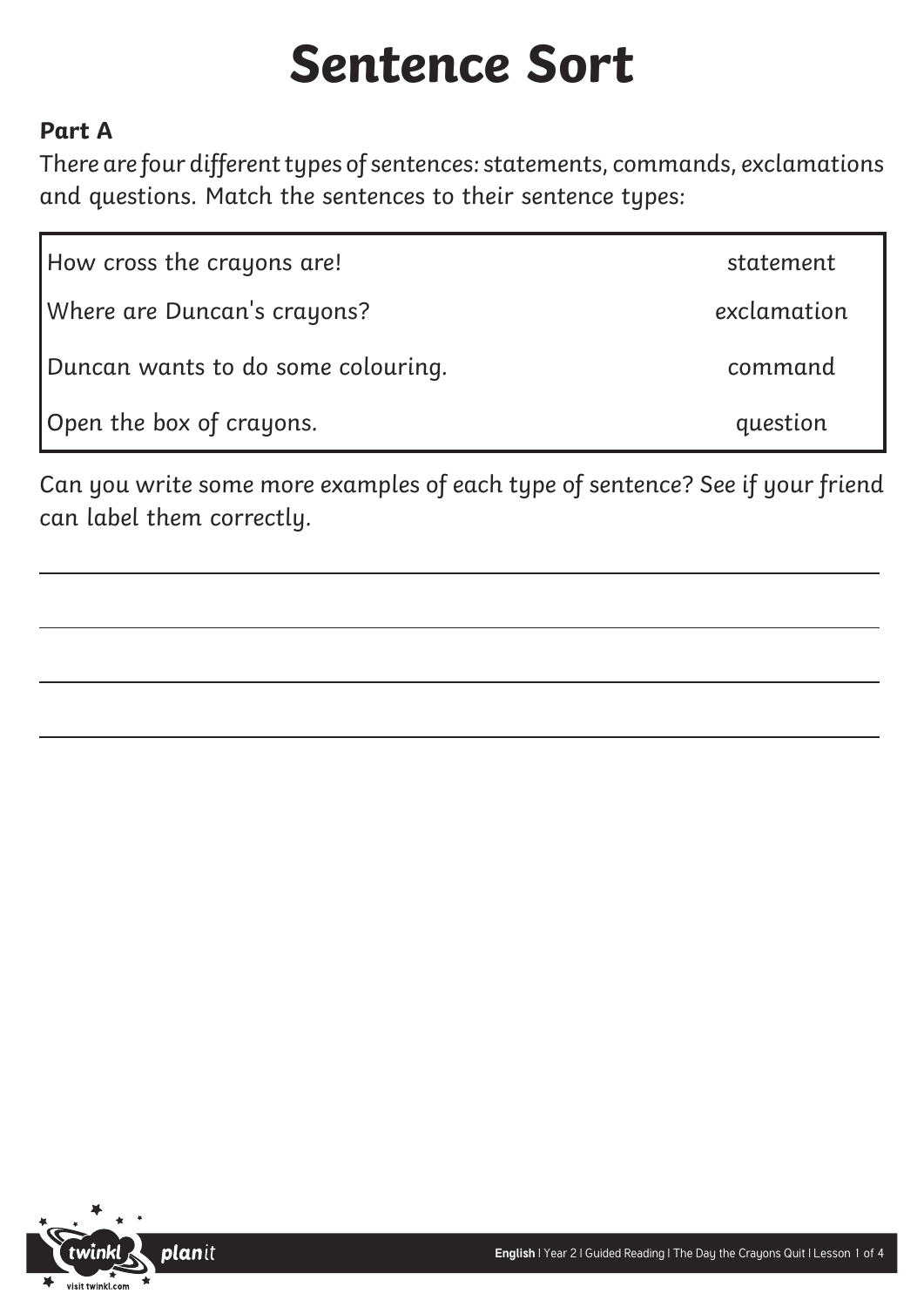# **Sentence Sort**

### **Part B**

Add the correct punctuation mark at the end of each sentence and write what type of sentence it is using the lines provided.

| Drew Daywalt is the author $\begin{pmatrix} 0 & 1 \end{pmatrix}$          |
|---------------------------------------------------------------------------|
| What a cross-looking crayon this is $\begin{bmatrix} 0 & 1 \end{bmatrix}$ |
| Open this book carefully $\begin{bmatrix} 0 & 1 \end{bmatrix}$            |
| Why have the crayons quit $\begin{pmatrix} 0 & 1 \end{pmatrix}$           |

**Challenge Task**

Can you complete each sentence by choosing the missing word from the box below? Remember to add a capital letter if the word is at the start of the sentence.

**is Duncan?** 

in carefully so you don't go over the lines.

a beautiful picture this is!

The crayons are **with the crayons** 

| <b>Jump</b> | what  | unhappy | who | why |
|-------------|-------|---------|-----|-----|
| don't       | happy | colour  |     |     |
|             |       |         |     |     |

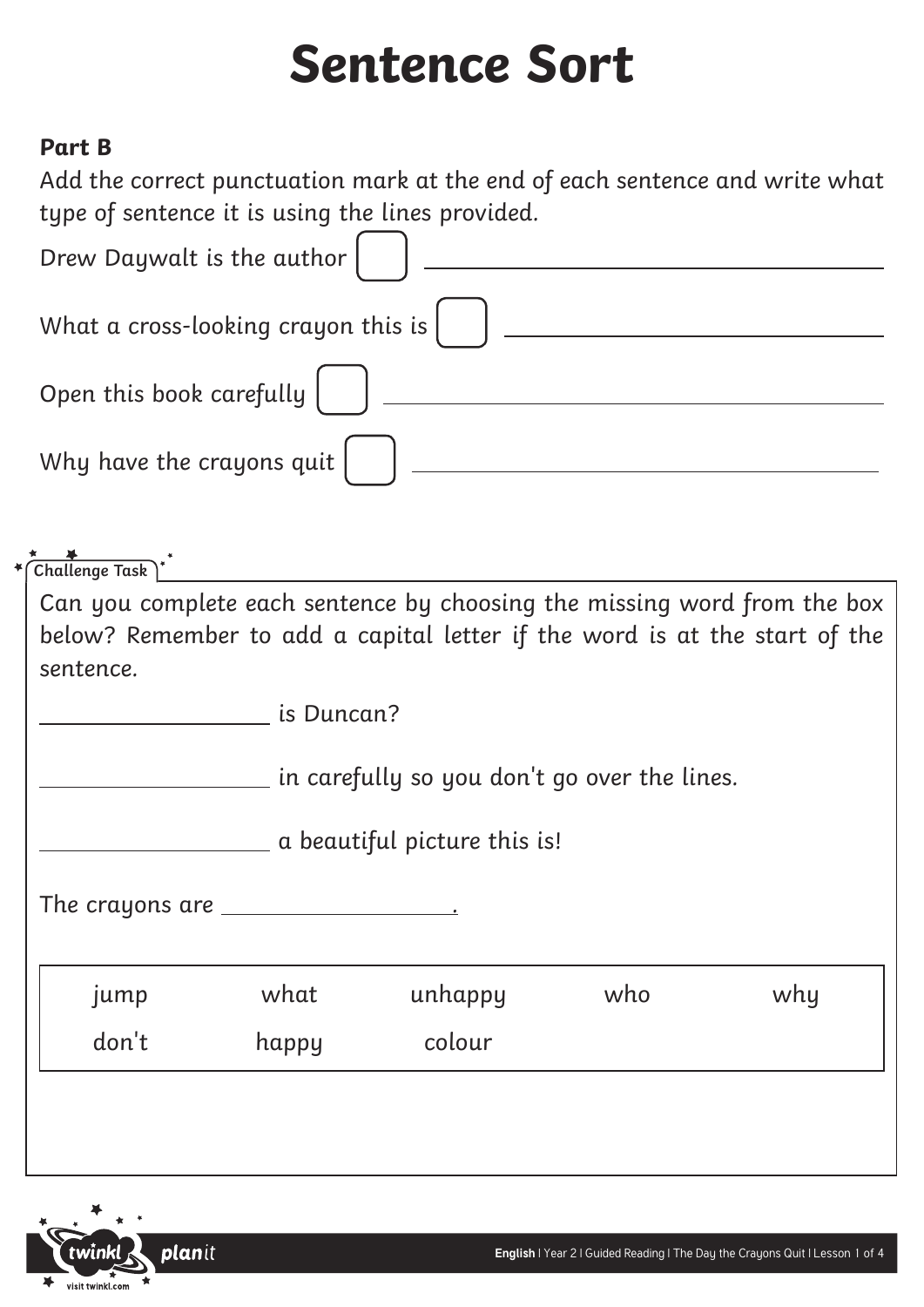# **Sentence Sort Answers**

### **Part A**

There are four different types of sentences: statements, commands, exclamations and questions. Match the sentences to their sentence types:



Can you write some more examples of each type of sentence? See if your friend can label them correctly.

### **Children's own response.**



### **Sentence Sort Answers**

### **Part A**

There are four different types of sentences: statements, commands, exclamations and questions. Match the sentences to their sentence types:

| How cross the crayons are!         | statement   |
|------------------------------------|-------------|
| Where are Duncan's crayons?        | exclamation |
| Duncan wants to do some colouring. | command     |
| Open the box of crayons.           | question    |

Can you write some more examples of each type of sentence? See if your friend can label them correctly.

### **Children's own response.**